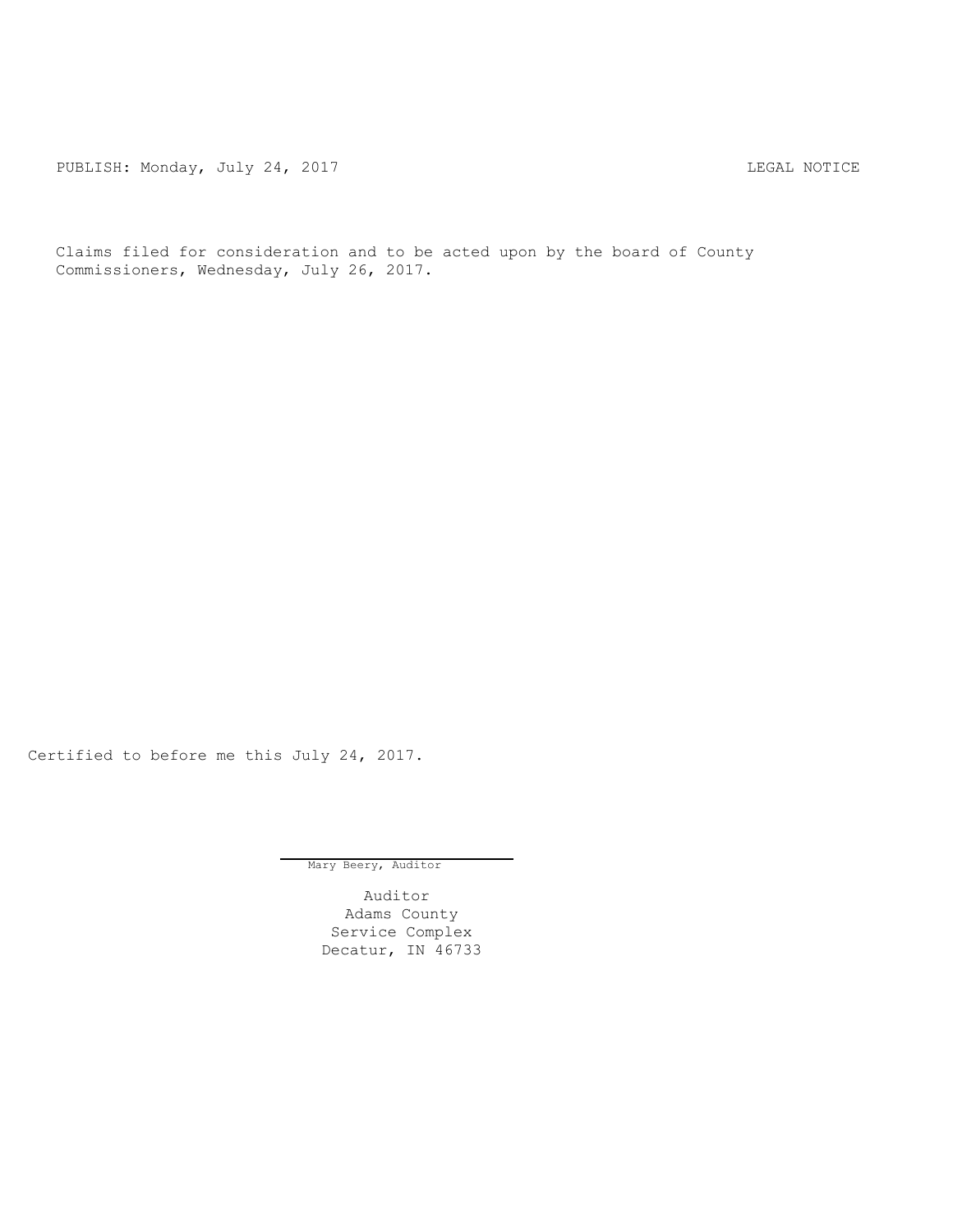

## **Claims Docket for Newspaper Adams County, Indiana**

## For Period: **6/28/2017** to **7/11/2017**

Date Claims to be Paid: **7/26/2017**

*313 W. Jefferson St. Decatur, IN 46733 (219) 724-2600*

| Vendor                                   | Amount    | Vendor                                | Amount   |
|------------------------------------------|-----------|---------------------------------------|----------|
| <b>Adams Memorial Hospital</b>           | 887.68    | Arnold Lumber Co., Inc.               | 66.50    |
| <b>Berne Ready Mix</b>                   | 940.40    | Berne Police Department               | 284.00   |
| <b>Berne Witness</b>                     | 52.28     | Chet's Pest Control                   | 30.00    |
| Cintas Location #338                     | 57.52     | City Of Decatur                       | 2,962.43 |
| Decatur Hardware & Rental                | 10.63     | <b>Complete Printing Service</b>      | 1,185.00 |
| Decatur Daily Democrat                   | 777.98    | MAXIMUS Consulting Services, Inc.     | 1,950.00 |
| Gordon Food Service                      | 2,641.42  | Graybar                               | 86.60    |
| Grimm's Auto                             | 383.48    | Haggard-Sefton & Hirschy Funeral Home | 300.00   |
| I.C.O. Training Fund                     | 4.00      | Indiana State Police                  | 132.00   |
| Landis & Sons Drainage                   | 48.30     | Lehman Feed Mill                      | 3,478.25 |
| Maumee River Basin Commission            | 11,272.00 | National Oil And Gas                  | 478.76   |
| Portland Motor Parts, Inc                | 17.90     | Sherwin-Williams                      | 37.81    |
| Smith Veterinary Hospital                | 112.32    | Stone-Street Quarries, Inc.           | 868.28   |
| West Payment Center                      | 695.93    | Adams County Automotive Supply, Inc.  | 58.25    |
| Paul Norr                                | 34.00     | Mary Baker                            | 50.00    |
| Municipal Electronics                    | 165.72    | Waste Management                      | 607.13   |
| Pioneer Mfg. Co.                         | 62.75     | Cheryl Bultemeyer                     | 225.00   |
| Youth Opportunity Center, Inc            | 8,400.00  | Jackson Oil & Solvents, Inc           | 3,047.98 |
| <b>Indiana Recorders Association</b>     | 35.00     | Geneva Municipal Utilities            | 77.46    |
| Zurcher's Best-One Tire & Auto Care, Inc | 2,515.95  | Kriegel's Inc.                        | 185.00   |
| Harvest Land Co-op                       | 2,985.67  | Koorsen Fire and Security, Inc.       | 640.44   |
| Adams County Truck Repair, Inc.          | 3,736.61  | Beth A. Webber                        | 1,035.36 |
| <b>Fastenal Company</b>                  | 109.80    | Adams County Sheriff's Department     | 188.00   |
| <b>ERS Wireless Communications</b>       | 1,704.23  | VoMac Trucks Sales & Service          | 2,320.59 |
| Powerphone, Inc.                         | 229.00    | <b>Uricks Trucking</b>                | 780.00   |
| Janice Buuck                             | 200.00    | Datamark Development                  | 110.00   |
| Alpine Falls, Inc.                       | 29.46     | Deborah A. Schantz                    | 156.05   |
| PCM-G                                    | 744.51    | <b>Stationair's Express</b>           | 61.05    |
| Schwartz Steel LLC                       | 84.01     | Marco Developments, LLC               | 1,450.00 |
| FlexPAC                                  | 2,110.00  | Paul W Rumple                         | 50.00    |
| NASRO                                    | 495.00    | Decatur Ace Hardware                  | 176.03   |
| <b>Association of Indiana Counties</b>   | 160.00    | First Response                        | 69.83    |
| O'Reilly Auto Parts                      | 82.06     | Fred Velez                            | 6,700.00 |
| Phil Eicher                              | 50.00     | Anna Steiner                          | 50.00    |
| Central Customer Charges                 | 86.17     | 3M Electronic Monitoring              | 478.85   |
| Ebberts Seed and Chemical                | 1,244.48  | Janelle Staub                         | 210.76   |
| <b>Indigital Telecom</b>                 | 4,312.87  | <b>Evident Crime Scene Products</b>   | 24.75    |
| Travelers                                | 462.00    | Asphalt Material, Inc.                | 3,241.19 |
| <b>Allstar Communications</b>            | 2,518.00  | Piqua Ag Enterprises, LLC             | 8,000.00 |
| <b>Tracy Brandt</b>                      | 33.44     | Frontier                              | 147.12   |
| Elevatus Architecture                    | 3,500.00  | John Deere Financial                  | 3,455.75 |
| Emergency Medicine of IN LLC             | 181.93    | Rodney G Bollenbacher                 | 50.00    |
| Community Fiber Solutions, Inc.          | 3,323.88  | AccessLine Communications             | 208.76   |
| U.S. Aggregates Inc.                     | 32.43     | HoseandFittings.Com, Inc              | 707.53   |
| Kristina A. Nichols/Cans for CoPays      | 295.89    | Wex Bank                              | 36.29    |
| Associated Pathologists LLC              | 203.80    | Jessica Nix                           | 510.38   |
| Douglas Hartman                          | 100.00    | Jack Odle                             | 14.96    |
| <b>Element Materials Technology</b>      | 30.00     | Elaine Shafley                        | 2,916.67 |